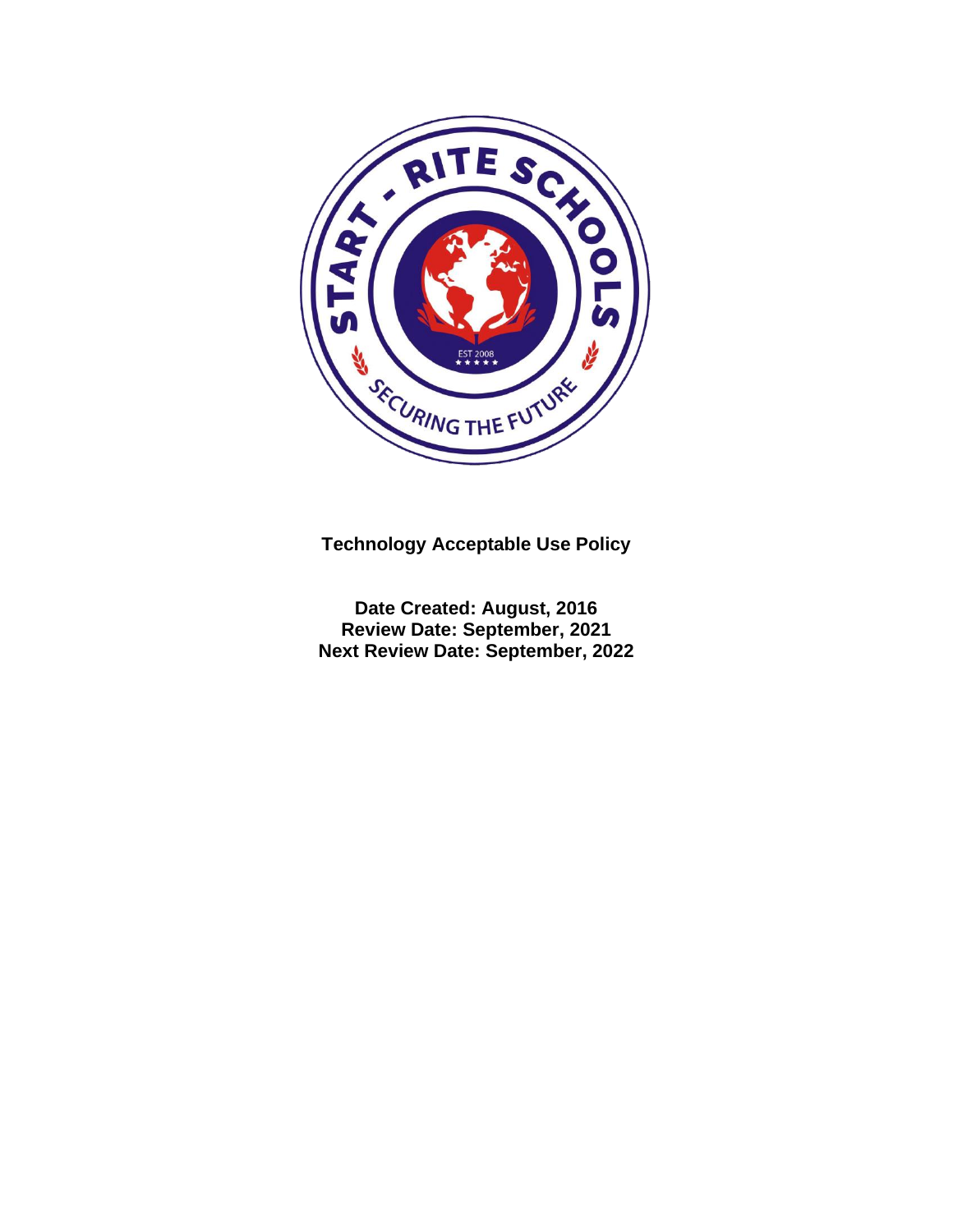

#### **Technology Acceptable Use Policy Overview**

Start-Rite Schools provides ICT facilities (including internet access) and educational resources to staff for educational purposes, research and to enhance student learning. Students also have access to ICT facilities, educational resources and at specific times, the internet under supervision of staff.

This policy outlines for students and staff of Start-Rite Schools, acceptable use of these facilities/resources which include but is not limited to computers, printers, projectors, scanners, multimedia equipment (and other electronics), books (in classrooms, staff rooms, laboratories and the library) and other educational resources.

## **Aims**

Start-Rite Schools' Technology Acceptable Use Policy is designed to:

- guide students and staff on acceptable use of ICT facilities (including internet access) and educational resources;
- ensure that students and staff will be responsible users and stay safe while using the internet and other communications technologies for educational, recreational or personal use;
- safeguard the school from inappropriate use of ICT facilities (including internet access) and educational resources; and
- put in place, a line of action to follow should in case anyone is in breach of this policy.

#### **Statement of Acceptable Use (for Start-Rite Students)**

- Adequate care must be taken in handling of ICT facilities, electronics, books, and other educational resources.
- Students will only use computer systems and the internet for those activities which they have been given permission to and under supervision of staff.
- Students must not plagiarise. Guidelines on how to cite publications and make references will be provided by staff.
- No personal device (including phones, tablets, I-pad, laptops) will be brought to and used in school without consent of parents/guardians.
- No personal USB stick should be used on any of the systems in the school without first be scanned for viruses by supervising staff.
- Under no circumstances should students attempt to look up, view, upload or download any content or material that is age-inappropriate.
- Only appropriate words and images will be used, viewed or heard at Start-Rite. Any material appropriate to show to a grandparent, parent, principal or a child is a good sign of appropriateness. If inappropriate materials are viewed or received, it is the responsibility of the recipient to inform an adult. Students will immediately report to staff if they encounter undesired material in using the Internet.
- During Skype Meetings or Google Hangouts, students will have the opportunity to communicate with fellow students of partner schools (local or international) based on an agreed topic of discussion. In doing this, they must be kind enough to remember that the rights and feelings of others are to be respected at all times.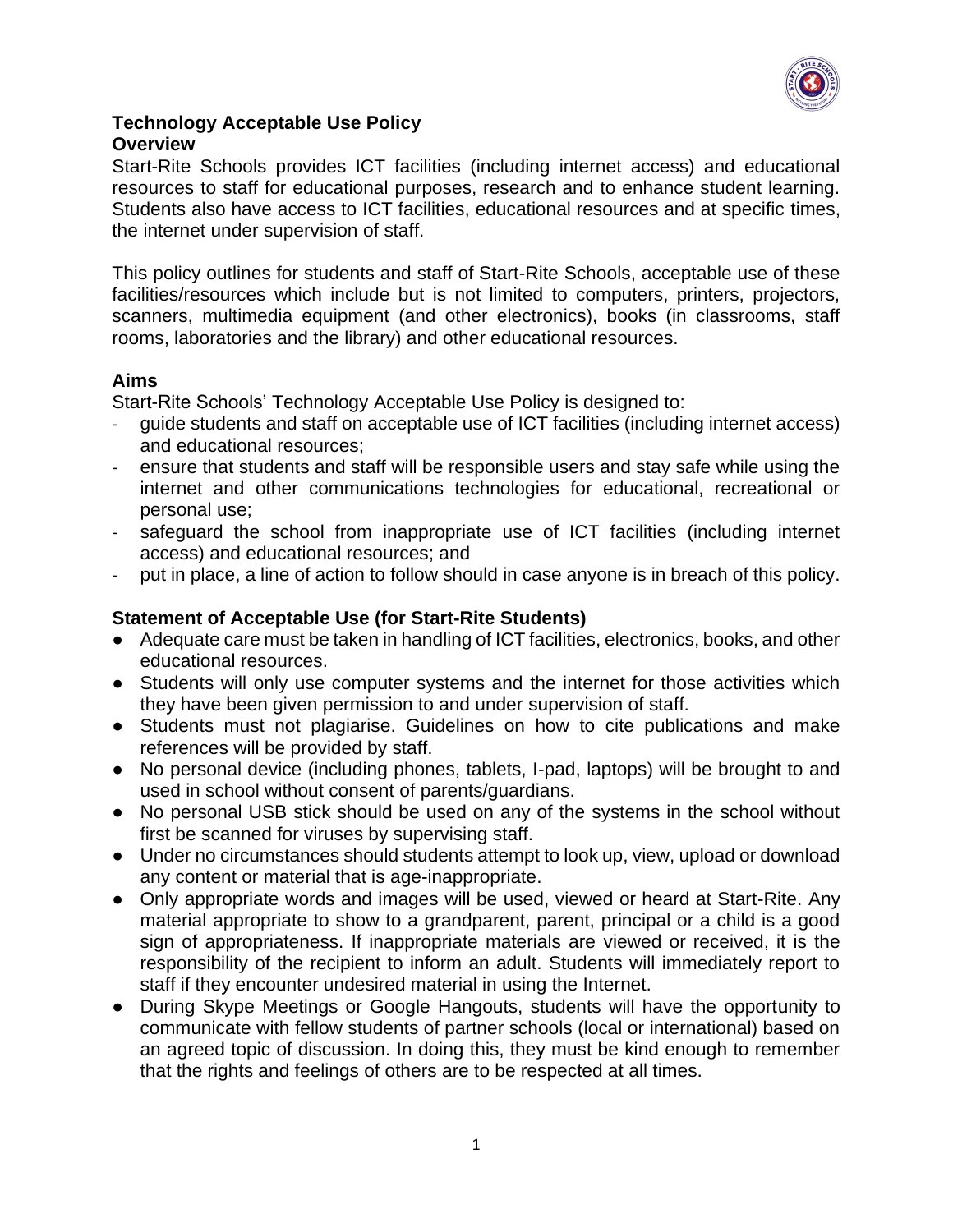

# **Statement of Technology Acceptable Use (for Start-Rite Staff)**

- Adequate care must be taken in handling of ICT facilities, electronics, books, and other educational resources.
- Food, snacks and any form of liquid should not be placed anywhere near the system unit, monitor, keyboard or mouse. Staff will be held responsible for damage to any of the items if careless behaviour is established.
- Due to effect of dust on computers, work area must be kept organised and dust free at all times.
- Adhere to instructions on font type, size and line spacing to be used for documents. Take some time to proof-read before printing. Every form of waste (paper/ink) must be avoided.
- Be sure to scan USB devices with installed Internet Security solution before use on the system. Do not attempt skipping device scan.
- Paper jams are inevitable. Do not be in a hurry to pull paper out as rollers/pins are likely to be damaged. In case of a paper jam, pull paper out carefully (very slowly). Contact the IT Department for help if need be.
- Projectors MUST be turned off when not in use. Turn off first with remote control, then allow for at least 15 minutes before turning off from power source.
- In the event of power fluctuations, properly shut down computer and projector until power is confirmed stable.
- In transferring VGA/HDMI cables from PC to Laptops, adequate care must be taken not to bend the frame or any of the connecting pins. The class teacher is responsible for the VGA/HDMI cable. Where damage occurs, staff will be responsible for replacement.
- Streaming of videos (Youtube), accessing social media and shopping sites between 7.30 a.m. and 3.30 p.m. is NOT allowed. Needed educational or recreational videos for students (if available on Youtube) should be acquired prior to the class when it is needed.
- Do not download/install applications and fonts without permission from the IT Department. There will be routine checks on system activities.
- Spammers and hackers have devised a means to look legitimate. Staff must not click links or attempt to download attachment(s) from unsolicited (unexpected) email even if it seems to come from a known source. Contact must be made with the person whose name has appeared as the sender for verification.
- Do not attempt accessing a colleague's computer or email without permission.
- Never use school internet for personal financial gain, gambling, political purposes or advertising.
- Never use the network to access or spread inappropriate materials such as pornographic, racist or offensive text and images.
- Respect authors/publishers of copyrighted materials. It is important to acknowledge the source of the Internet material you have cited or copied in your work.
- Never reveal your personal details via the Internet, including name, address, and phone number or bank account details.
- Do NOT forget to turn off switches, fans, television sets, and air conditioners when necessary and after close of work before leaving the class/office.